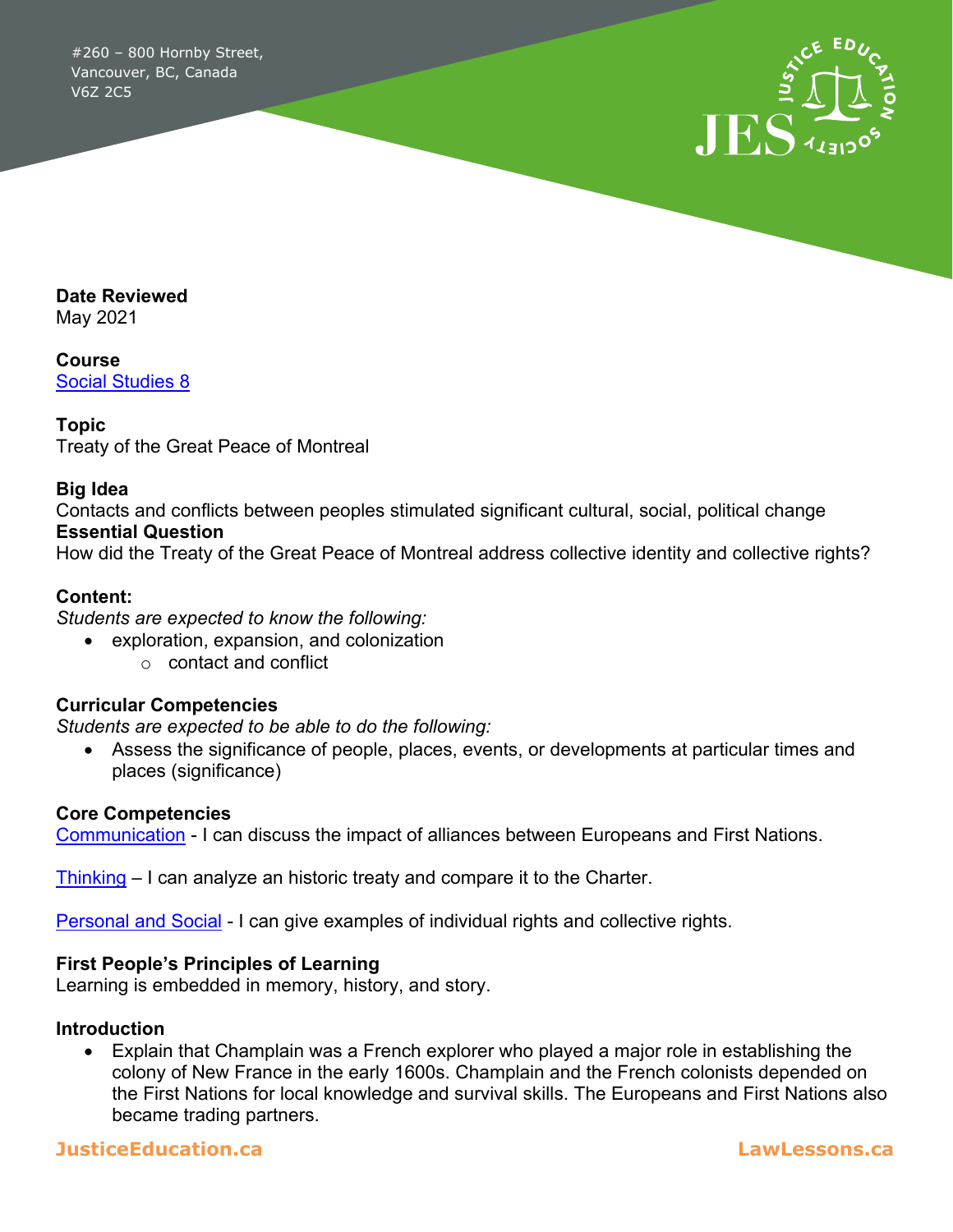• Show 13:00-20:35 of the CBC video [Canada: The Story of Us, Episode 1 "Worlds Collide"](https://www.youtube.com/watch?v=MWdOQE459vg)

# **Pre-Assessment**

[Think Pair Share](https://www.theteachertoolkit.com/index.php/tool/think-pair-share)

- How did the arrival of European newcomers impact the First Nations?
- How did new weapons and alliances shift the balance of power between First Nations?

# **Interactive Learning Activities**

Part 1: Background

- Explain that French colonists wanted to establish the colony of New France, but they faced the problem of ongoing conflict between 39 First Nations groups due to competition in the fur trade. In 1701, about 1300 people met in Montreal and took part in the negotiations. As a result, a peace treaty was signed between France and 39 First Nations to help provide peaceful relations and trade.
- Provide each student with a copy of the handout "Viewing Guide: 1701, The Great Peace of Montreal". Have students complete the viewing guide while they watch and discuss each section of the video.
- Show the video clip [1701, The Great Peace of Montreal--Introduction](https://www.youtube.com/watch?v=2Emk-rY_5Yc&t=5s) (1:09)
- Ask: How does armed conflict (war) impact trade and travel today? Have students consider current conflicts in the world and the impact on the people in those regions.
- Show the video clip [1701, The Great Peace of Montreal—Part 1](https://www.youtube.com/watch?v=5sX8xOpibH0&t=45s) (1:50)
- Point out that the Chief of the Huron-Wendat encouraged the 30 Lakes First Nations to trust their enemy the Iroquois (Haudenosaunee). Ask: Can you think of modern examples of enemies working together to achieve something important?
- Show the video clip [1701, The Great Peace of Montreal—Part 2](https://www.youtube.com/watch?v=MsTpWdzjb9s) (1:30)
- Point out that the Seneca Chief wanted peace even though his family had been killed by the allies of the French. Ask: Who is someone you know puts aside their personal feelings and considers what's best for everyone? Is this the sign of a true leader?
- Show the video clip [1701, The Great Peace of Montreal—Part 3](https://www.youtube.com/watch?v=MsTpWdzjb9s) (1:21)
- Explain that The Tree of Peace is a metaphor for how peace can grow if it is nurtured. Like a tall tree, peace can provide protection and comfort. Ask: What other symbols of peace can you think of?

Part 2: Evidence

- Provide students with access to the historical document The Treaty of the Great Peace of [Montreal.](https://ecampusontario.pressbooks.pub/chotr/chapter/historical-document-3-great-peace-of-montreal-1701/) You may want to project it for the class.
- Explain that the treaty process recognized the French and each Indigenous group as independent nations. Each representative signed the treaty with a symbol to represent their culture. This represented the collective identity of each Nation that signed the treaty.
	- Point out that the treaty accomplished a number of goals:
		- o reflected peace
		- o reflected each group as a collective identity
		- o reflected respect for each group
		- o right to access of land
		- o recognize French as mediator of disputes

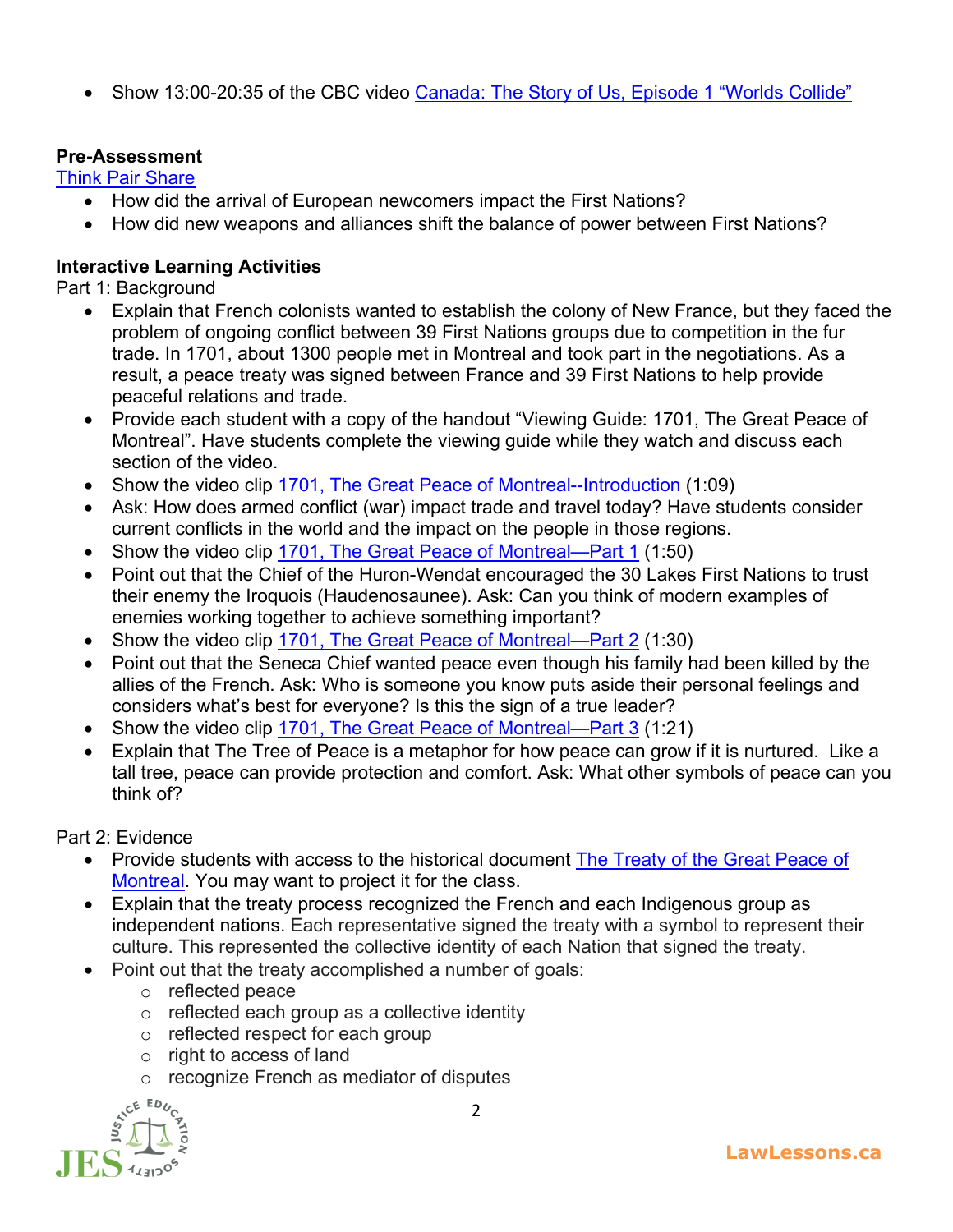• Have students work with a partner to complete the handout "Primary Source Analysis: The Treaty of the Great Peace of Montreal".

Part 3: Significance

- Explain that the legacy of the Great Peace is the idea that an alliance is possible between the First Nations and colonial populations, and this idea of a "partnership" still exists today.
- Point out that the Treaty of the Great Peace of Montreal is the oldest example of collective rights in Canada. This treaty is significant because it establishes the principles of fairness and equity that can be seen in Canada's Charter of Rights and Freedoms.
- Provide students with access to the Canadian Encyclopedia articles Great Peace of Montreal [1701](https://www.thecanadianencyclopedia.ca/en/article/peace-of-montreal-1701) and [Canadian Charter of Rights and Freedoms.](https://www.thecanadianencyclopedia.ca/en/article/canadian-charter-of-rights-and-freedoms)
- Have students work with a partner to complete the handout "Comparing the Treaty and the Canadian Charter".

# **Post-Assessment**

Journal: How did the Treaty of the Great Peace of Montreal promote collective identity and collective rights?

# **Extension Activities**

• Show the CBC video [Canada: The Story of Us, Episode 1 "Worlds Collide"](https://www.youtube.com/watch?v=MWdOQE459vg) (44:30)

# **Additional References**

"The Great Peace of Montréal." [n.d.] *Pointe-à-Callière, Montréal Archaeology and History Complex.* Old Montréal, Québec. Canada. <https://pacmusee.qc.ca/en/stories-of-montreal/article/the-great-peace-of-montreal/>

"The Great Peace of Montréal, 1701." 2012. *Pointe-à-Callière, Montréal Archaeology and History Complex.* [Old Montréal, Québec. Canada.] <http://www.virtualmuseum.ca/edu/ViewLoitDa.do?method=preview&lang=EN&id=25476>

"The Great Peace of Montreal." 2001. *CBC Learning. Canada: A People's History.* <https://www.cbc.ca/history/EPCONTENTSE1EP3CH2PA2LE.html>

Jaenen, C. and McIntosh, A. 2019. "Great Peace of Montreal, 1701." *The Canadian Encyclopedia*. <https://www.thecanadianencyclopedia.ca/en/article/peace-of-montreal-1701>

# **Materials and Resources**

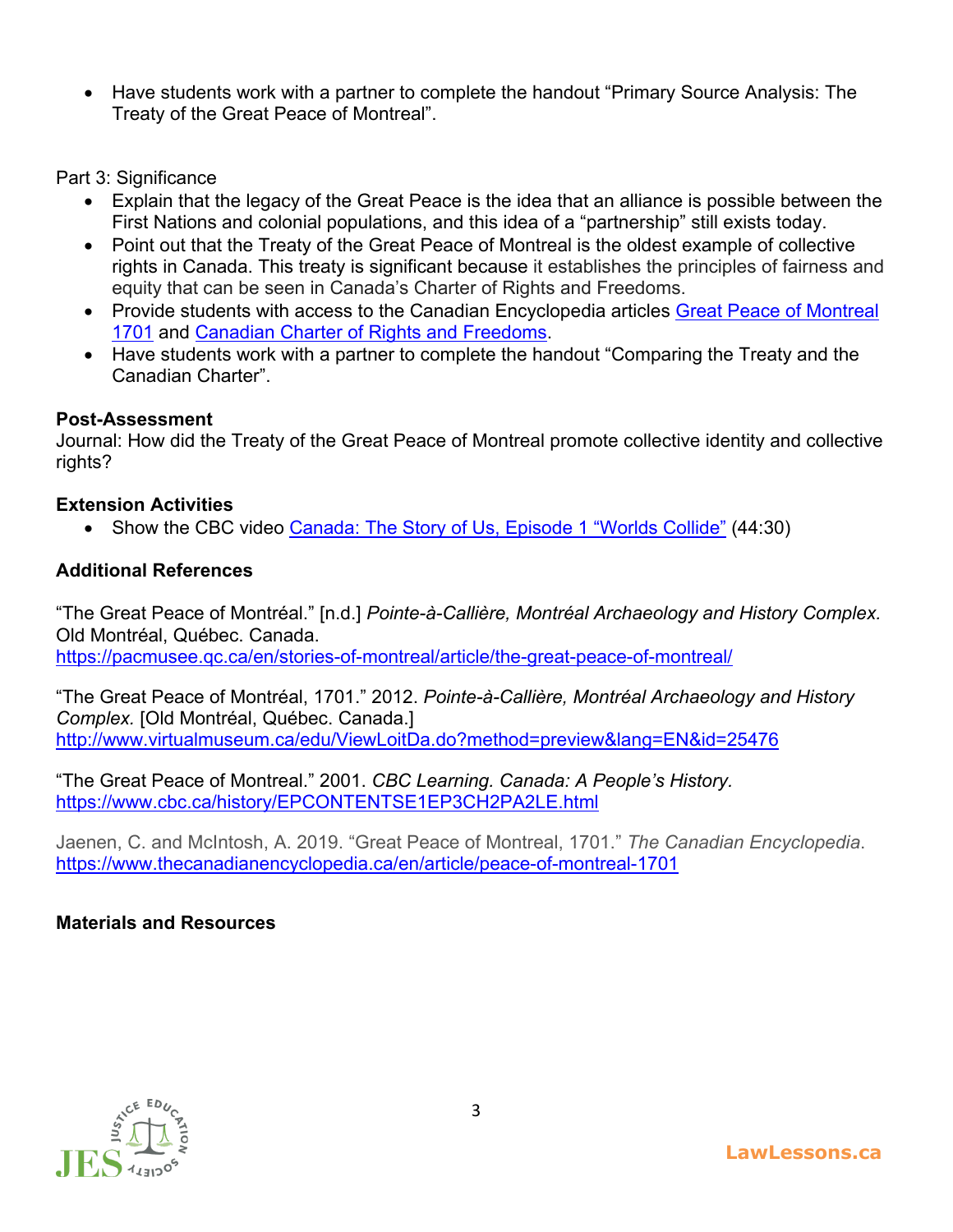### **Viewing Guide: 1701, The Great Peace of Montreal**

**Introduction** 

[https://www.youtube.com/watch?v=2Emk-rY\\_5Yc&t=5s](https://www.youtube.com/watch?v=2Emk-rY_5Yc&t=5s)

Why did the Governor of New France want peace in the region?

What was his plan to achieve peace?

### Part 1 <https://www.youtube.com/watch?v=5sX8xOpibH0&t=45s>

*Complete the chart to show the alliances:*

| <b>Northern Alliance</b> | <b>Southern Alliance</b> |
|--------------------------|--------------------------|
|                          |                          |
|                          |                          |
|                          |                          |
|                          |                          |
|                          |                          |
|                          |                          |
|                          |                          |
|                          |                          |

What were the two sides fighting over?

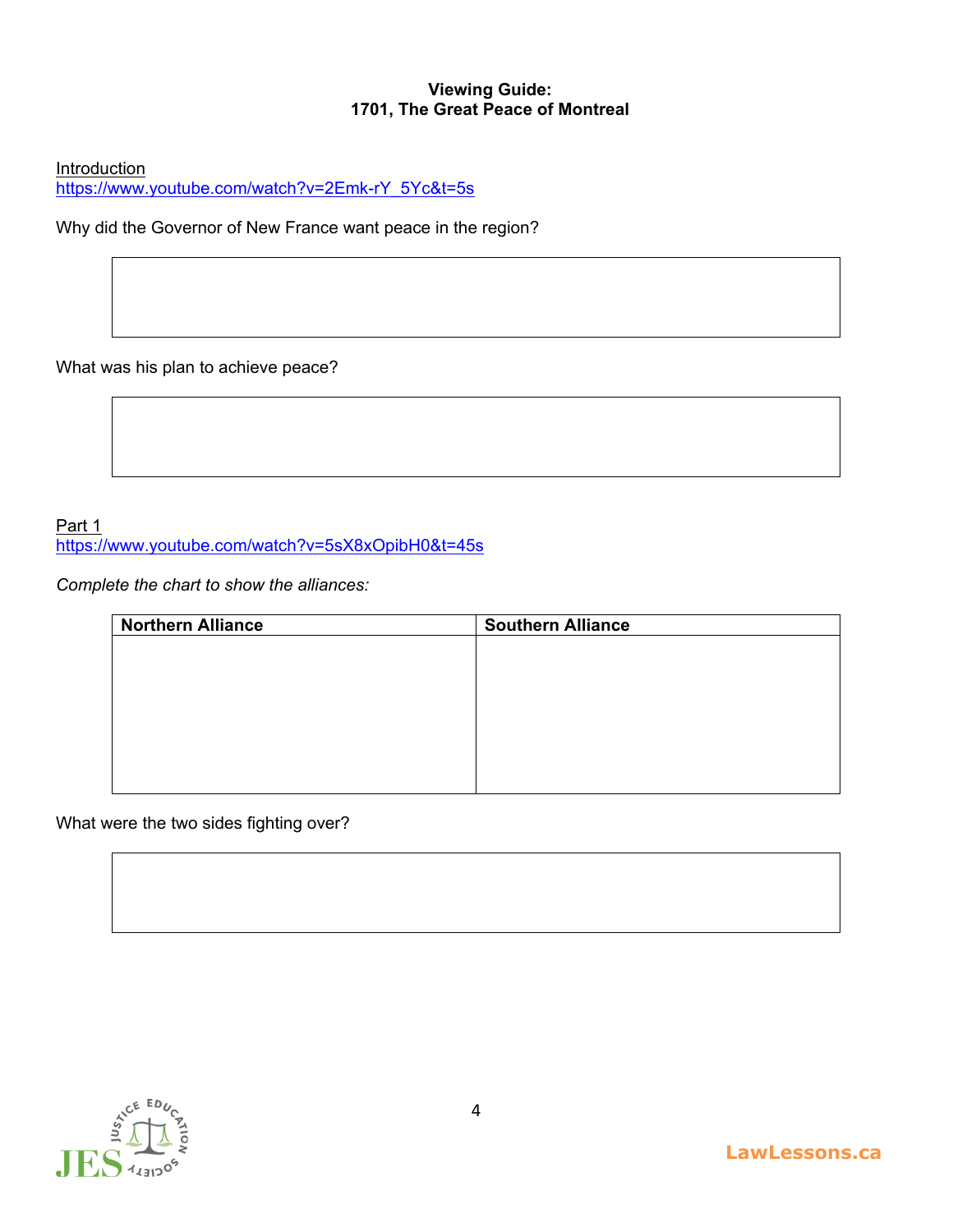Part 2 <https://www.youtube.com/watch?v=MsTpWdzjb9s>

What challenges did the various First Nations face in travelling to Montreal?

Part 3 <https://www.youtube.com/watch?v=MsTpWdzjb9s>

How long did the Great Peace of Montreal last?

Why did it end?

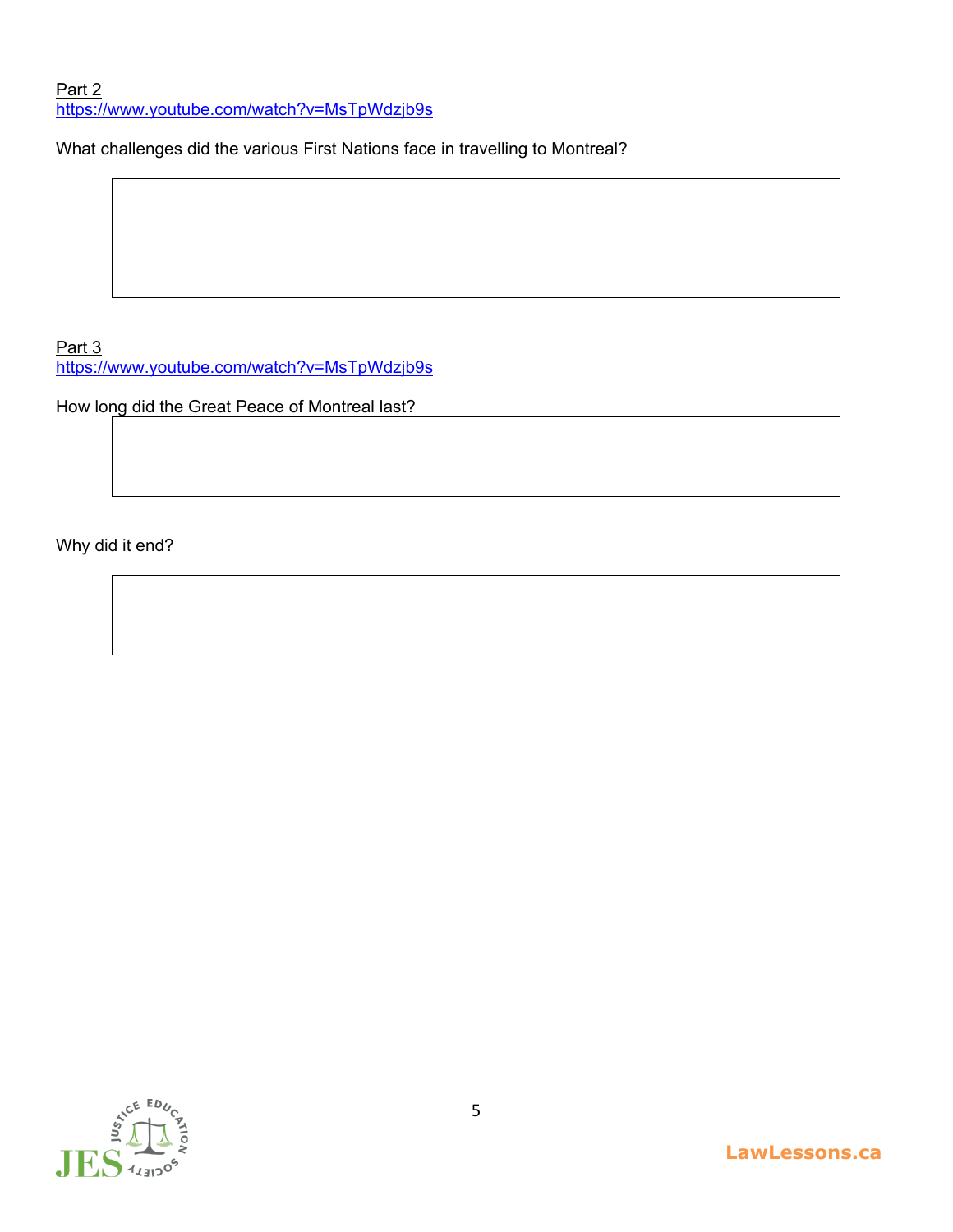#### **Answer Key--Viewing Guide: 1701, The Great Peace of Montreal**

#### **Introduction**

Why did the Governor of New France want peace in the region?

conflict caused great loss of lives and made travel and trade impossible

What was his plan to achieve peace?

invited allied and enemy First Nations to Montreal to discuss a peace treaty

### Part 1

*Complete the chart to show the alliances:*

| <b>Northern Alliance</b>      | <b>Southern Alliance</b>          |
|-------------------------------|-----------------------------------|
| <b>30 Great Lakes Nations</b> | 5 Nations Iroquois (also known as |
| Included Huron-Wendat         | Haudenosaunee Confederacy)        |
| French                        | Included the Seneca               |
|                               | <b>British</b>                    |
|                               |                                   |
|                               |                                   |
|                               |                                   |
|                               |                                   |
|                               |                                   |

What were the two sides fighting over?

Land for trading, hunting, and living on

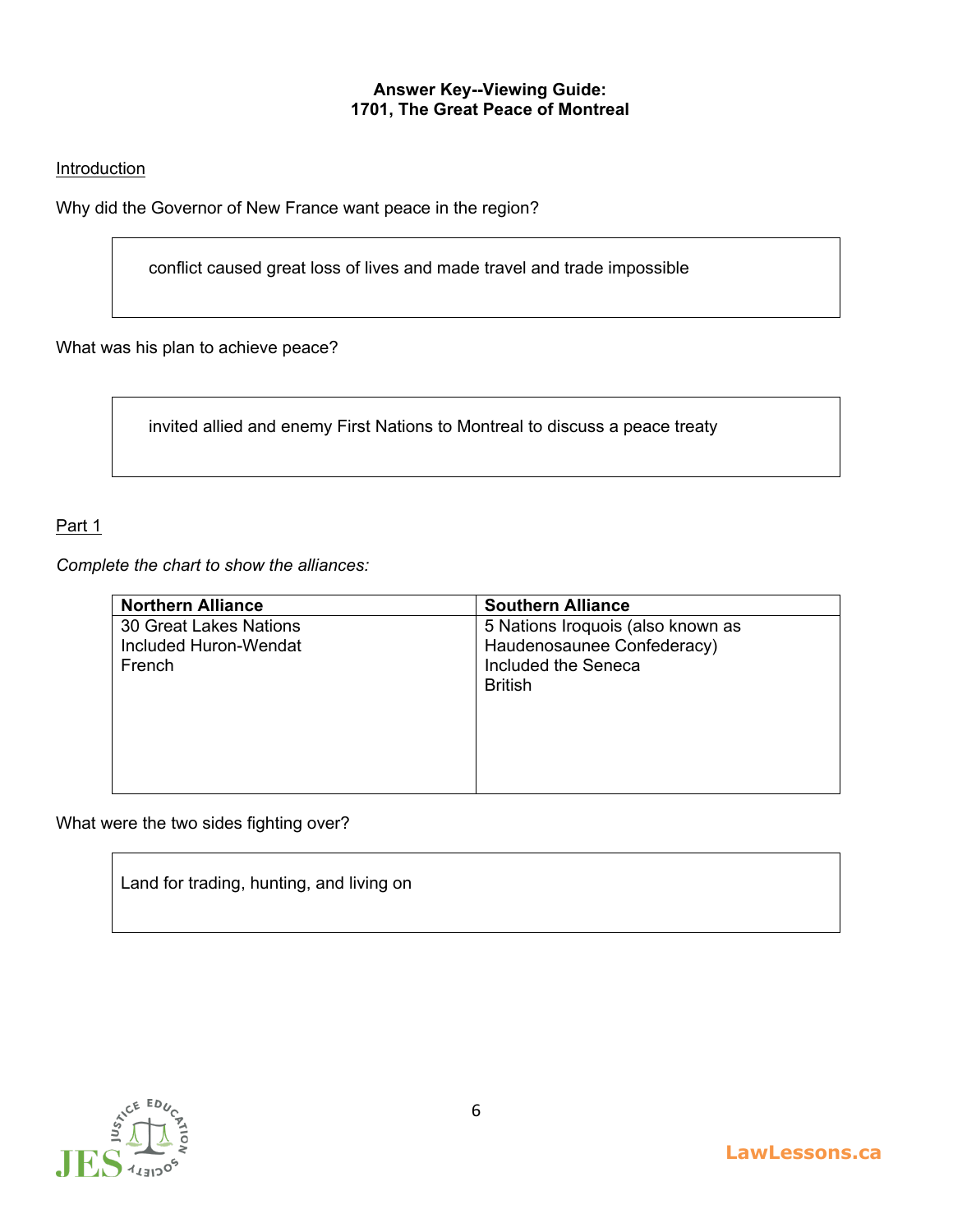# Part 2

What challenges did the various First Nations face in travelling to Montreal?

Epidemic Dangerous conditions on the rivers

# Part 3

How long did the Great Peace of Montreal last?

60 years

Why did it end?

In 1760, the British conquered New France.

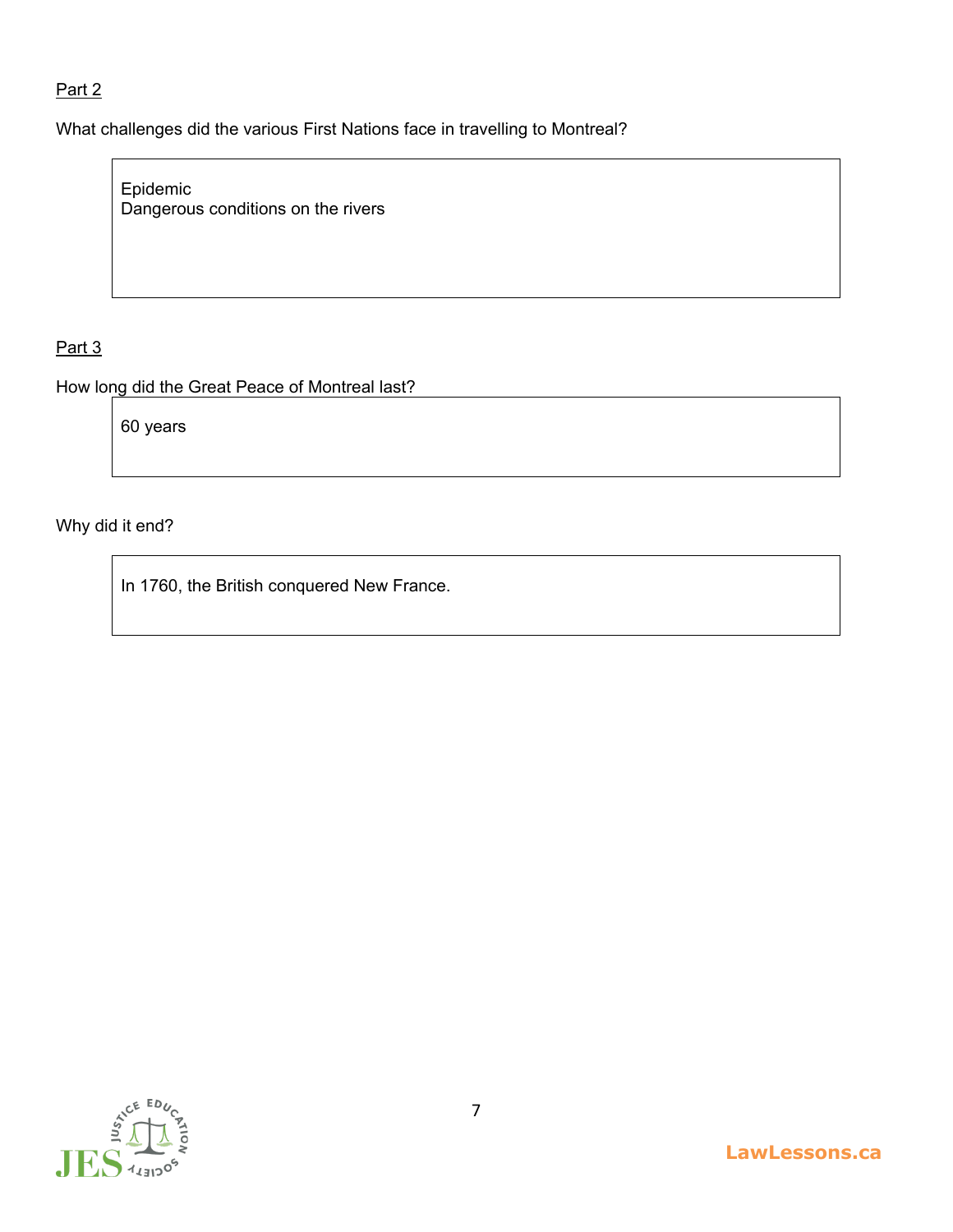## **Primary Source Analysis: The Treaty of the Great Peace of Montreal**

| Why do you think this document was written?                                                  |  |  |
|----------------------------------------------------------------------------------------------|--|--|
|                                                                                              |  |  |
|                                                                                              |  |  |
|                                                                                              |  |  |
| What evidence in the document helps you know why it was written? Quote from the<br>document. |  |  |
|                                                                                              |  |  |
|                                                                                              |  |  |
|                                                                                              |  |  |
|                                                                                              |  |  |
| List three things the author said that you think are important:                              |  |  |
|                                                                                              |  |  |
|                                                                                              |  |  |
|                                                                                              |  |  |
|                                                                                              |  |  |
|                                                                                              |  |  |
| List two things the document tells you about life in Canada at the time it was written.      |  |  |
|                                                                                              |  |  |
|                                                                                              |  |  |
|                                                                                              |  |  |
| Write one question to the author that is left unanswered by the document:                    |  |  |

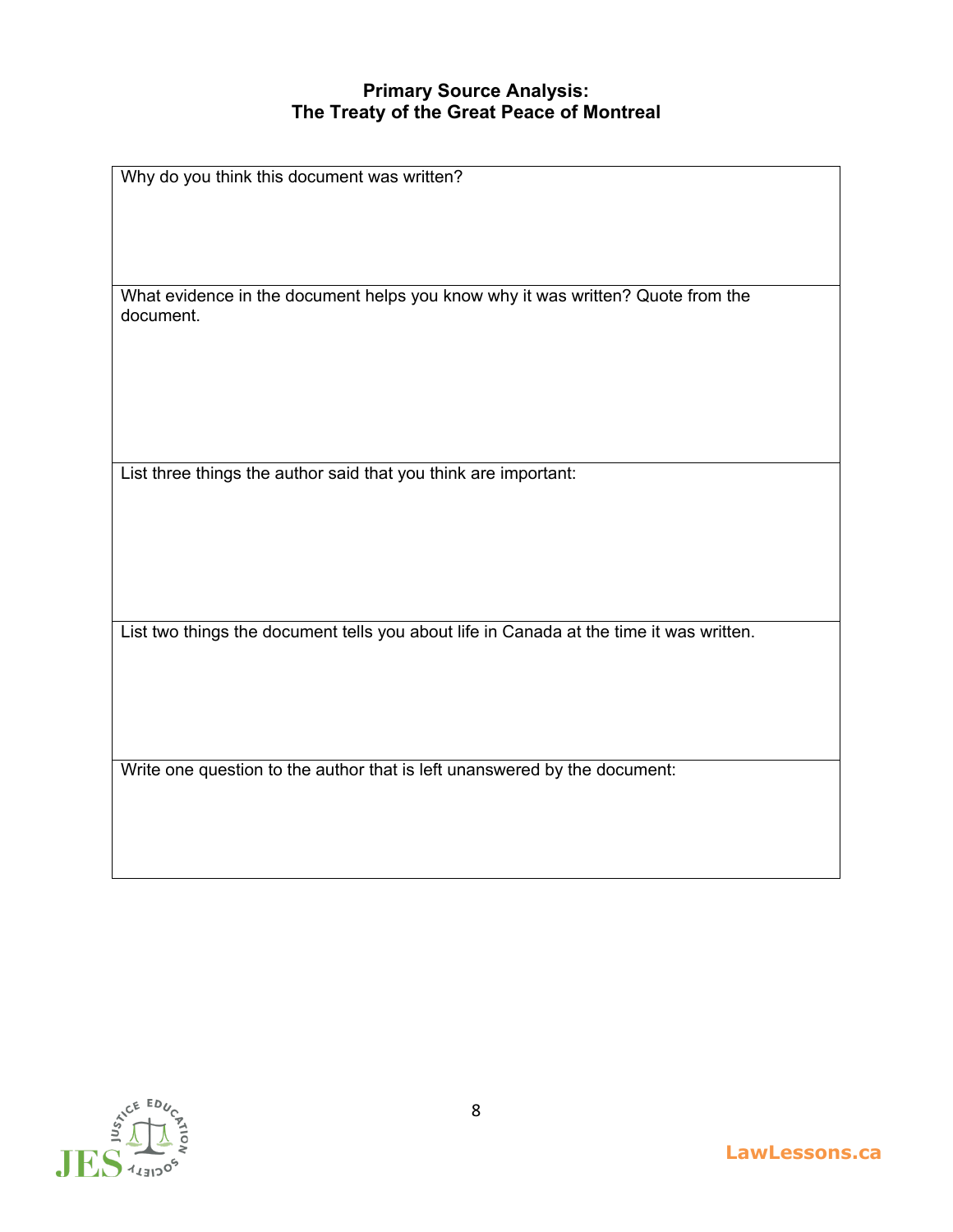# **Comparing the Treaty and the Canadian Charter**

|                                 | <b>Treaty of</b>                   | <b>Canadian Charter of</b> |
|---------------------------------|------------------------------------|----------------------------|
|                                 | <b>The Great Peace of Montreal</b> | <b>Rights and Freedoms</b> |
| <b>Who</b> (individuals         |                                    |                            |
| or groups) was                  |                                    |                            |
| responsible for                 |                                    |                            |
| creating the                    |                                    |                            |
| document?                       |                                    |                            |
|                                 |                                    |                            |
|                                 |                                    |                            |
|                                 |                                    |                            |
|                                 |                                    |                            |
| When was the                    |                                    |                            |
| document                        |                                    |                            |
| created?                        |                                    |                            |
|                                 |                                    |                            |
|                                 |                                    |                            |
| Where was the                   |                                    |                            |
| impact of the<br>document felt? |                                    |                            |
|                                 |                                    |                            |
|                                 |                                    |                            |
|                                 |                                    |                            |
| What are some of                |                                    |                            |
| the most important              |                                    |                            |
| features of the                 |                                    |                            |
| document?                       |                                    |                            |
|                                 |                                    |                            |
|                                 |                                    |                            |
|                                 |                                    |                            |
|                                 |                                    |                            |
|                                 |                                    |                            |
|                                 |                                    |                            |
|                                 |                                    |                            |
|                                 |                                    |                            |
|                                 |                                    |                            |
|                                 |                                    |                            |
|                                 |                                    |                            |
|                                 |                                    |                            |
|                                 |                                    |                            |
| How does the                    |                                    |                            |
| document protect                |                                    |                            |
| individual and/or               |                                    |                            |
| collective rights?              |                                    |                            |
|                                 |                                    |                            |
|                                 |                                    |                            |
|                                 |                                    |                            |
|                                 |                                    |                            |
|                                 |                                    |                            |